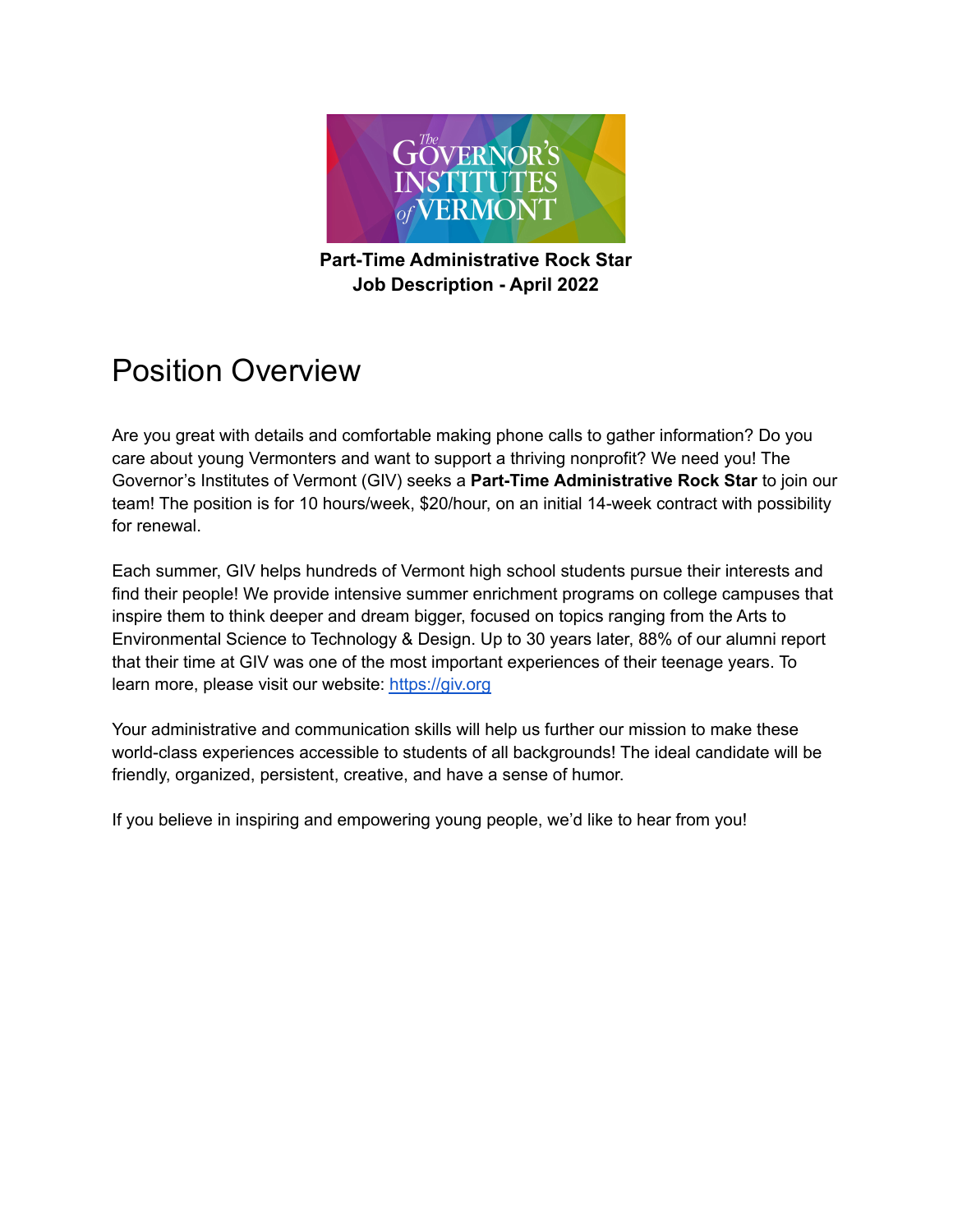# Primary Responsibilities

- Update enrollment information spreadsheet and communicate to internal colleagues, in order for Program Directors to have current information.
- Receive and organize information coming in from students and parents/guardians.
- Fold in health and tuition information from internal colleagues.
- Follow up with students and parents/guardians by phone and email about outstanding paperwork. Sometimes follow-up will involve reaching out to high school personnel.
- Other administrative duties as requested, including: internet research; receiving and directing mail, voicemail, and general contact emails; helping with ordering and mailing supplies; running errands; preparing donor correspondence; updating contact information in our database.
- When summer Institutes begin, some travel around Vermont to deliver supplies and assist with first and last days as needed, acting as a GIV representative.

## Qualifications:

The ideal candidate has….

- A love for GIV's mission, and an investment in young people and their dreams
- A commitment to ensuring that opportunities like these are accessible to all young **Vermonters**
- Strong organizational skills & meticulous attention to detail
- Familiarity with using and creating spreadsheets, and a willingness to learn new software. We use Little Green Light, Google Suite, Constant Contact, Survey Monkey Apply, and Microsoft Access.
- Strong interpersonal skills, including a pleasant and confident phone manner (customer service background a plus)
- The ability to manage projects independently, as well as communicating and working collaboratively with our small team
- The ability to give and receive thoughtful feedback
- Strong writing skills
- **●** A valid driver's license
- A sense of humor!